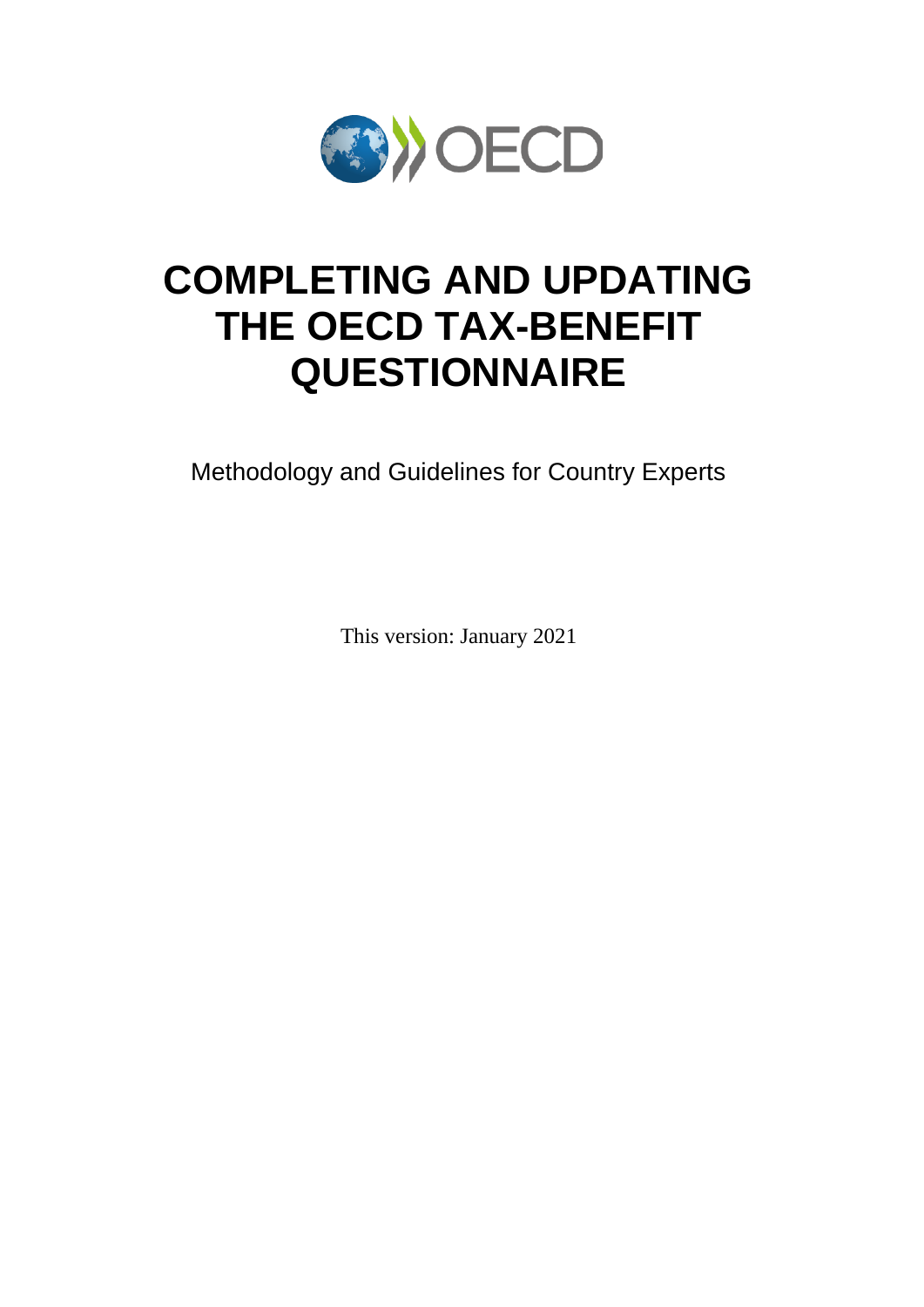## **1.1. Context**

Dear expert, please follow carefully these guidelines when updating the tax-benefit report and do not hesitate to get in touch with **[Tax-Benefit.Models@oecd.org](mailto:Tax-Benefit.Models@oecd.org)** if you have comments or questions.

One of the purposes of the country reports is to collect information that enables the OECD to update country-specific calculation models of tax liabilities and benefit entitlements for a broad range of family and labour market circumstances. Users can access the OECD cross-country tax-benefit model ("**TaxBEN**") through a user-friendly [web interface.](http://www.oecd.org/social/benefits-and-wages/tax-benefit-web-calculator/)

Th[e methodological document](http://www.oecd.org/social/benefits-and-wages/OECD-TaxBEN-methodology-and-manual.pdf) of the **TaxBEN** model provides useful background material for country experts who are updating the country reports. *We invite experts to read carefully Section 3 of the methodology*, which describes in details the assumptions underlying the calculations as well as the tax and benefit programmes that should be included in the country reports (please make sure that the country reports include all the relevant policies).

## **1.2. Formatting, terminology and level of detail**

Please give **precise definitions** of terms such as "family", "children", "benefits", "taxable income", etc. That is, please be explicit regarding groups that are included and excluded from these definitions. Examples: "benefits can be received for children *aged below 18*"; "taxable income *excludes family benefits and housing benefits, but includes unemployment benefits*"; "social assistance benefits depend on family size, *a family is defined as the individual claiming the benefit plus the partner and any dependent children under 18*".

**Comprehensive legal texts do NOT have to be reported** in the questionnaire: our interest is in the functioning of taxes and benefits, including any relevant interactions across different policy instruments. Where legal terminology leaves room for interpretation (e.g., "according to the claimant's needs", "as determined by law" or "benefit amount is determined by government"), please provide guidance on how to interpret and apply these rules *in practice*.

Please place additional or extensively detailed information into Annexes as appropriate, e.g. for **large tables** or complex calculations covering several pages. If data shown in tables are calculated using **formulae** then please provide us with these underlying formulae so that these data can be replicated into our calculation models.

Please **do not alter the existing numbering of sections**. If you add additional (sub-) sections, please **insert** these at the end of the relevant part, **after** existing (sub-) sections.

#### **1.3. Reference date for the policy rules**

Please describe only the rules that apply on the **reference policy date**. The reference policy date is **1 January** for most countries. For countries where the tax year for individuals begins on a different date, the reference date should be the first day of the new tax year, i.e. 1 April for New Zealand and 6 April for the United Kingdom. To facilitate the updating process, the report of the previous year is provided. Please update **all** the information as relevant and **delete** information that is outdated and no longer applies. Edits, updates and deletions should all be made in "**track changes**".

If there is a **new benefit or tax programme** whose rules apply on the reference policy date and that is within the scope of the OECD tax-benefit database (Sections 1.4 to 1.6), please provide detailed information on this new programme directly in the report using the template available in **Box 1** below.

#### **1.4. Relevant family circumstances**

Please include legal rules that are relevant / applicable only for individuals of **working age** (from 18 years old until the statutory retirement age) and their dependent children. Please include information only for the following family types: single adults and married couples, both with and without dependent children (until the age of 18).

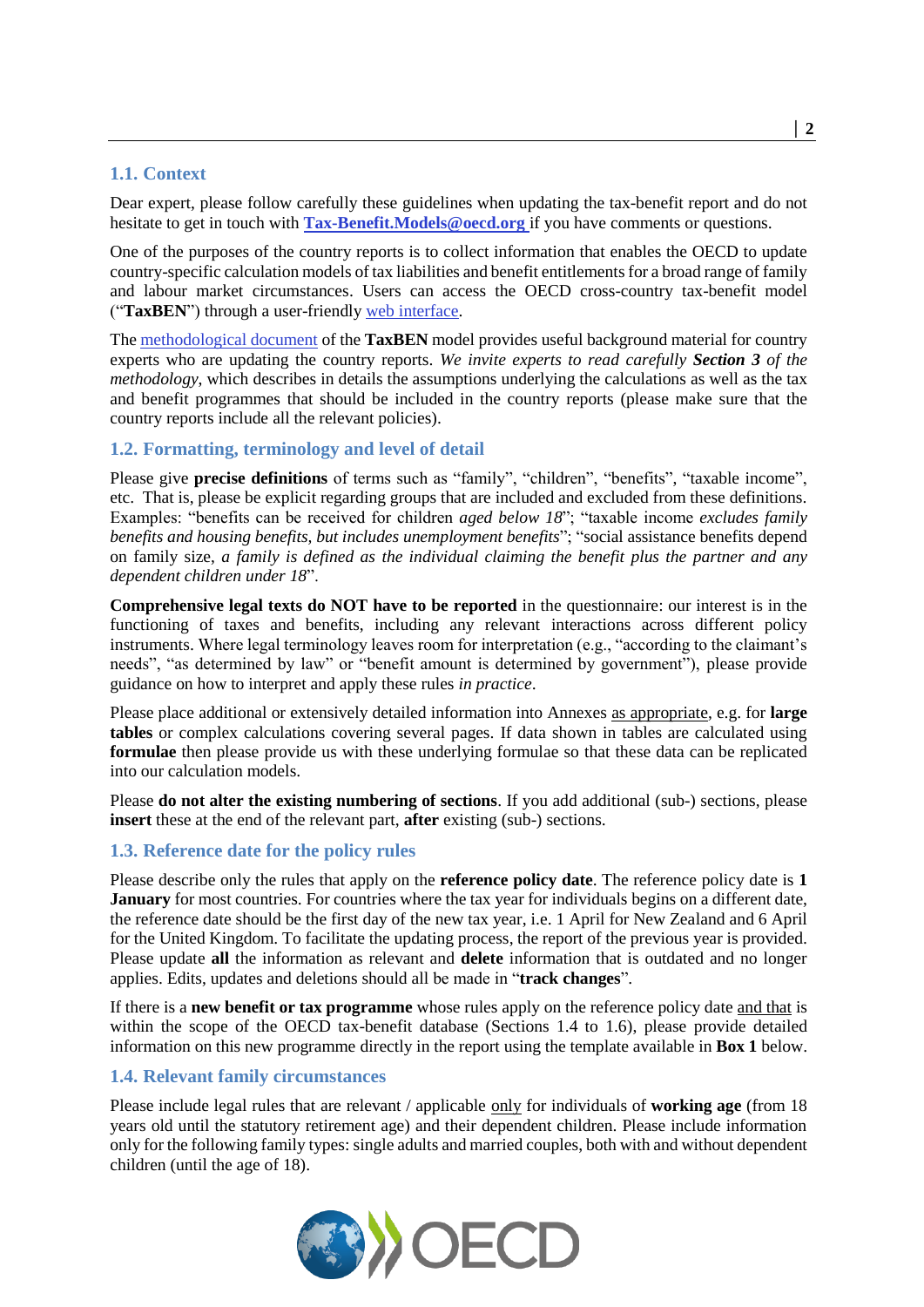Unless otherwise specified, please do not include information on other family circumstances, e.g. households containing people not in the same nuclear family (e.g. multi-generational households including grandparents, parents and grandchildren, etc.); households where one or more members (either adults or children) have disabilities or a permanent reduced work capacity, e.g. because of a congenital disability or work accident.

For married couples, please specify whether behavioural requirements when claiming a benefit (e.g. "active" job search requirements) apply to both partners, or only to the individual who is claiming the benefit. For individual-based benefits, please also specify whether both members of the couple can claim these benefits *simultaneously*, and any ways in which the entitlement of one member of the couple affects the entitlements of the other.

## **1.5. Relevant labour market circumstances**

For working adult members, please discard tax and benefit rules for self-employed workers, civil servants, employees with 'atypical' or short time contracts, individuals with disabilities. Please provide detailed tax and benefit rules that apply to **private-sector employees with a 'standard' open-ended employment contract and full work capacity.** For these employees, please provide information on whether tax and benefit amounts change as a function of the following items:

- Contractual **working hours.** Please provide information only for those who work part-time continuously during the year, i.e. those working *x* hours a day *for 5 days a week and 52 weeks* – please do not include rules that apply to those who work only part of the year);
- **Months/years of work in the current job** or the months of unemployment before taking up a new job, where this is relevant for the calculation of 'into-work' benefits – see section 1.8);

When tax-benefit rules vary depending on the **industrial sector**, please consider sectors B to N of the International Standard Industrial Classification of Economic Activities [\(ISIC Rev. 4\)](https://unstats.un.org/unsd/classifications/Econ/Download/In%20Text/ISIC_Rev_4_publication_English.pdf).

## **1.6. Relevant incomes and consumption expenditures**

Please only provide precise details for policy rules that are relevant for those families whose gross incomes consist *entirely* of earnings from employment and/or cash (or near-cash) benefits. Tax and benefit rules referring to other income sources, e.g. incomes from savings, assets, alimony for child support from a former spouse, and those related to stocks of wealth, should be excluded or described very briefly. In countries where these other income sources affect tax liabilities or benefit eligibility and entitlements, the OECD calculations assume that these incomes are either zero or of negligible amounts for the calculations of taxes and benefits.

Please provide only general information on benefit and tax rules that apply to particular expenditures, e.g. "itemized" tax deductions or tax credits for particular types of expenses including, e.g. health and commuting expenses or individual payments to private pension funds. These expenditures are assumed to be *zero or negligible* for the purpose of the calculations of taxes and benefits. The exception is for benefit and tax rules that apply to expenditure on housing rent and centre-based childcare (section [1.9\)](#page-4-0).

#### **1.7. Information on wage levels (Section 1 of the tax-benefit report)**

Please provide information on the **statutory national minimum wage** in your country (if exists). Use the time period as specified in the national legislation (e.g. monthly, daily, hourly, etc.). If the minimum wage changes during the year, please, specify the value applicable on the reference date (section 1.3). Please describe how to calculate *annual* gross earnings for a person working full-time and full-year at the statutory minimum wage (e.g., the monthly rate times 12).

#### **Guidelines for OECD countries:**

Please note that the value of the **Average Wage does not have to be updated**: it will be filled in by the OECD using data from the [Centre for Tax Policy](http://www.oecd.org/ctp/) and Administration.

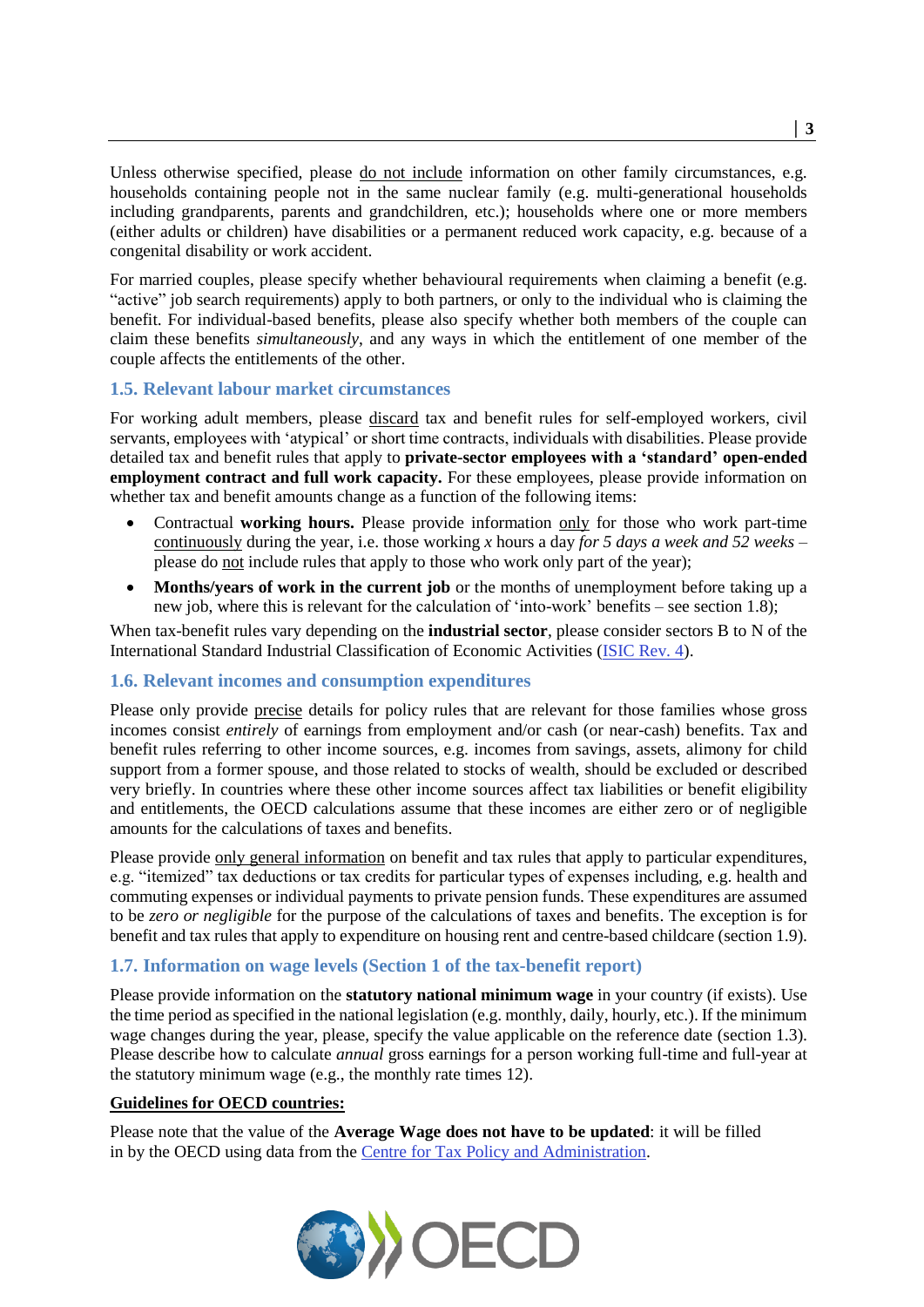## **Guidelines for non-OECD countries:**

Please provide the amount of the **Average Wage**, following as close as possible the methodology described in the annex of the [Taxing Wages](http://www.oecd.org/tax/tax-policy/taxing-wages-methodology.pdf) publication (section "Defining gross wage earnings").

## **1.8. Information on benefits (Sections 2 to 6 of the tax-benefit report)**

## *1.8.1. Which benefits are within the scope of the OECD tax-benefit report?*

Please provide detailed information on the following benefits (**existing or newly introduced**):

- Unemployment insurance and unemployment assistance;
- Social assistance, including guaranteed minimum income benefits;
- Family benefits, including benefits and state guaranteed maintenance payments for lone parents.
- Housing benefits for private rental accommodations;<sup>1</sup>
- Employment-conditional ("in-work") benefits;
- Regular bonus payments to support occasional or seasonable expenses (heating, buying Christmas presents, etc.);
- Temporary 'into-work' benefits designed to support jobless people who take up employment;
- Benefits for families with pre-school children that are conditional on using centre-based child care. These benefits can take the form of tax concessions (e.g. tax credits for childcare expenses), higher amounts of other benefit programmes, childcare allowances.
- Benefits that are conditional on NOT using formal centre-based care, e.g. "home care" and "child-raising" allowances.

Please provide only general information (and NOT detailed calculation rules) on any "in-kind" benefits *provided to the recipients of the above-listed benefits*, e.g. *free school books, subsidised transport, free health care*, etc.

In the continuous effort to increase the policy coverage of the OECD tax-benefit database, we welcome countries that provide additional and detailed information also on the following benefits:

- Sickness benefits, mandatory sick pay provided by employer and mandatory sick leave provisions;
- Short-time work compensation schemes;
- Maternity, paternity and parental leave benefits as well as birth grants.

The following benefits should **NOT** be described/reported:

- Old-age benefits and early-retirement benefits;
- Disability and occupational injury benefits;
- Severance pay, even where legally required of employers.
- Benefits to support purchases of particular goods and services (other than housing or childcare as described above), e.g. for purchase of domestic fuel, medical insurance or prescriptions;
- Adoption grants.

l

<sup>1</sup> Housing benefits can be provided through a separate 'independent' benefit programme, or through special rules concerning the treatment of housing costs in the calculation of other benefits, notably social assistance and family benefits, or taxes (e.g. tax reliefs for rent expenses). Please report full information for both cases. Please note: subsidies for the *construction* of housing, *purchases* of owner-occupied housing, subsidies for the interest payments on owner-occupied housing, and other similar payments should NOT be included.

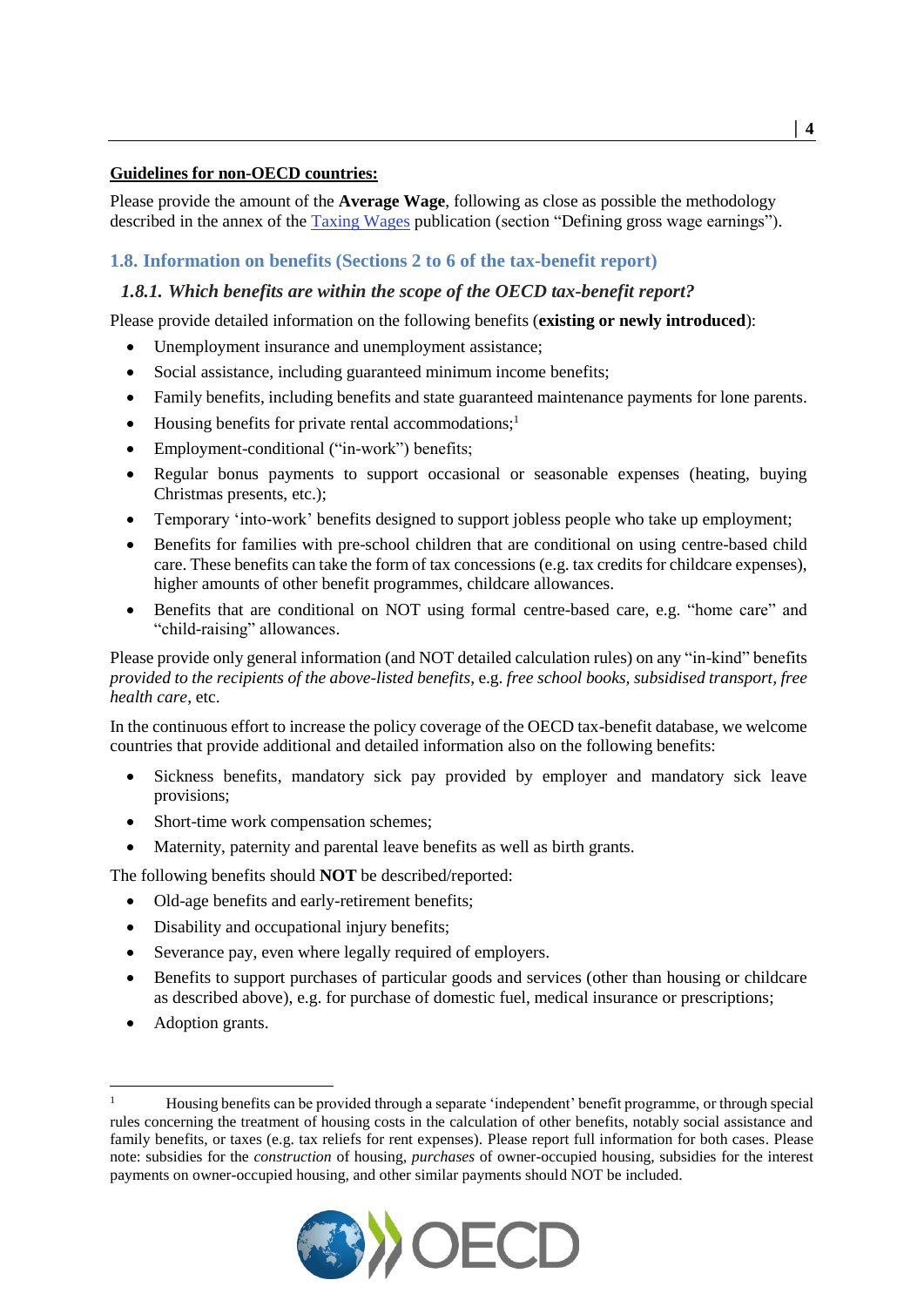## *1.8.2. Reporting information on benefit programmes*

If amounts are daily or weekly, please indicate how **monthly values** can be calculated (e.g. if 20/21/30 days per month should be assumed).

If **benefit amounts or other provisions vary geographically** (this is often the case for social assistance, housing and childcare benefits), please include the following information (when feasible):

- **National** "**guidelines**" or "recommendations" that are the basis for regional rules.
- Policy rules that apply in selected **representative regions** (at least one, but no more than three). We are particularly interested in the capital region/city and the regions with the "least" and "most" generous benefit provisions. Please specify the selected region(s).

Please include precise details on the **means testing** or **income testing** of benefits as well as the treatment of income earned from **low-paid or part-time work**. Please always indicate:

- Whether **earned incomes or other benefits** are included in income definitions used to calculate means tested benefits. Please mention explicitly whether all the other benefits described in the report enter the means test or not of a selected benefit.
- Whether **taxes(including tax credits) and social security contributions** affect the income assessment of means tested benefits. The information provided should be able to answer questions like: Is the means test based on pre-tax or post-tax income? Is income from refundable tax credits included in the income definition for the purposes of the means test?
- If and how **partner's earnings** are taken into account in the means test.

Please verify that relevant **phase-in** and **phase-out rates** as well as any related rules necessary to compute benefit entitlements are fully specified, e.g.:

- At what rate are income-dependent benefits reduced as incomes rise?
- Which types of incomes and how much are "disregarded" when assessing benefit amounts?

For the provision of information on **childcare-related costs and benefits** (Section 5 of the tax-benefit report), please read carefully these additional **[guidelines](https://taxben.oecd.org/tax-ben-resources/Calculating-Net-Childcare-Costs-Guidelines-for-Experts.pdf)**.

Please clarify whether policy changes apply to **new claimants only** or also to the **stock of recipients**.

## <span id="page-4-0"></span>**1.9. Information on social security contributions and income taxes (Sections 7 and 8 of the tax-benefit report)**

## **Guidelines for OECD countries**

Experts are not ask to provide a complete update of Sections 7 and 8 because the OECD will fill in *part of* these sections using information provided by the [Centre for Tax Policy and Administration.](http://www.oecd.org/ctp/) However, we welcome experts who provide a **full update of Sections 7 and 8** as this will speed up the update of the TaxBEN model. Please let the OECD know if you are unable to provide a full update of Sections 7 and 8. Experts who do not provide a complete update should provide anyhow the following information:

- **Tax rules or special tax treatment of incomes from social benefits** (please describe any special tax treatment of incomes from unemployment, social assistance, family benefits, etc.),
- **Tax rules or special tax treatment related to the following characteristics of the taxpayers**:
	- $\checkmark$  Age (e.g. are there special tax treatments for older / younger individuals?)
	- $\checkmark$  Family composition (e.g. are there special tax rules for lone parents and inactive spouses?)
	- $\checkmark$  Working hours (e.g. are there tax reductions for part-time employees?),
	- $\checkmark$  Months of work in the current job (e.g. are there special tax treatments for jobseekers who take up employment?),

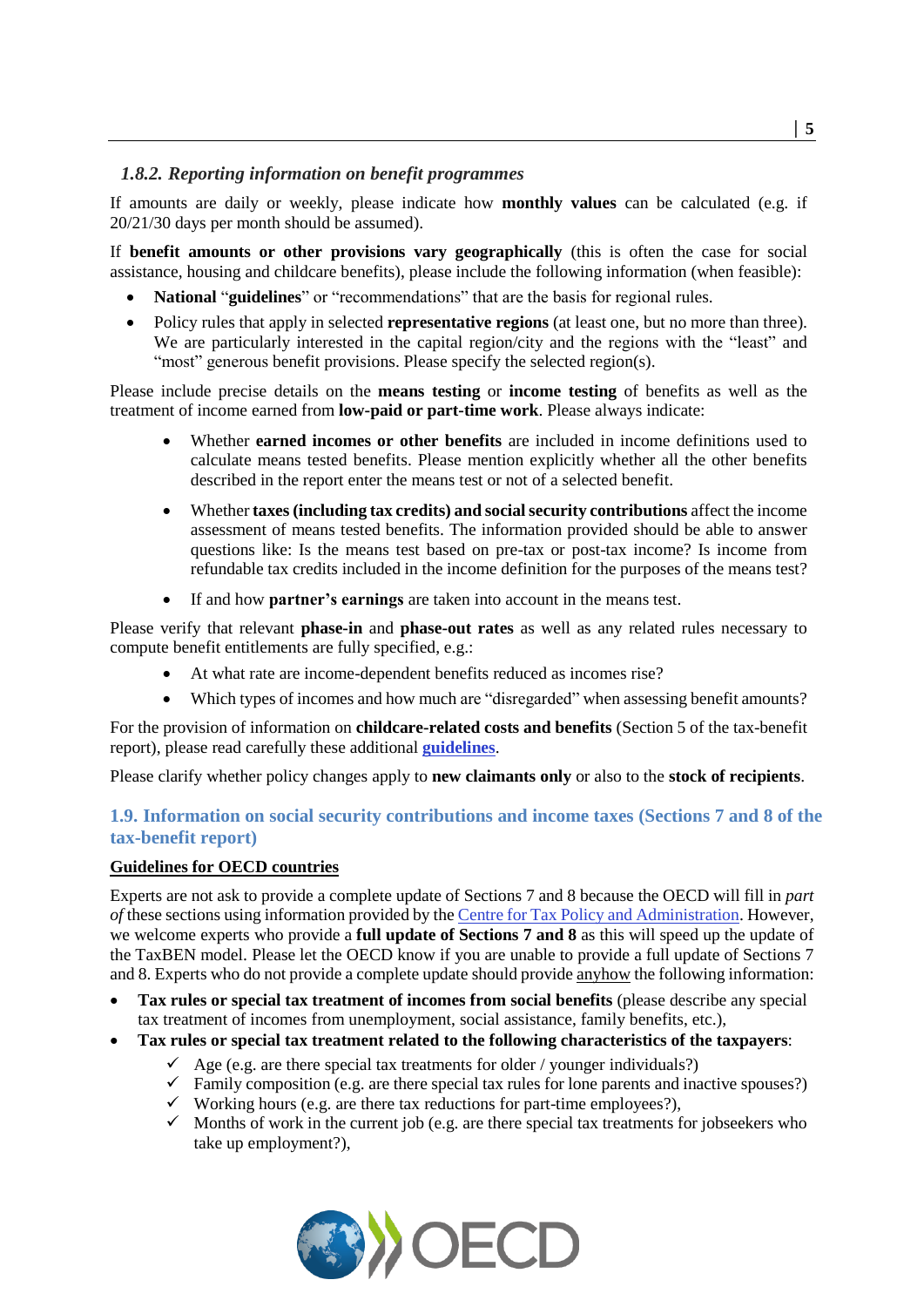- $\checkmark$  Months of benefit receipt for those who are out of work (e.g. are benefit entitlements taxed at a special rate throughout the unemployment spell? Is this rate constant?),
- $\checkmark$  Age and number of children (e.g. are there special tax treatments for large families or parents of young children?).

Where specific tax allowances, deductions or credits relate to the receipt of a benefit programme described in the report (e.g. a **tax credit to cover childcare or rental housing costs**), these should be properly described. Please mention the existence of these rules in the appropriate benefit section (*i.e.* housing benefits and childcare benefits) and refer to the section describing the rule (e.g. "*A tax allowance covering childcare costs is available to parents of children aged 0-3, see section 7*").

Please provide only general information regarding special tax treatments of **consumption expenditures** that are not related to the benefit programmes described in the report. Regarding these expenditures (if any), our methodology assumes that the amounts are zero or negligible when calculating tax liabilities. However, experts should provide full information on any special tax treatments of **childcare costs** and rental **housing costs**, as childcare and housing benefits are within the scope of the tax-benefit model.

For **tax credits**, please indicate if these are "non-refundable" or "refundable".

Please describe whether any change in the tax rules applies only to *new* taxpayers, e.g. a cut in social security contribution that applies only to those who start a new job, or to the entire *stock* of taxpayers.

#### **Guidelines for non-OECD countries**

We kindly ask you to provide a **complete update** of Sections 7 and 8 following the same guidelines provided in **section 1.9 above**.

#### **1.10. Contacts**

Please contact **[Tax-Benefit.Models@oecd.org](mailto:Tax-Benefit.Models@oecd.org)** if you have any questions related to the OECD taxbenefit questionnaire.